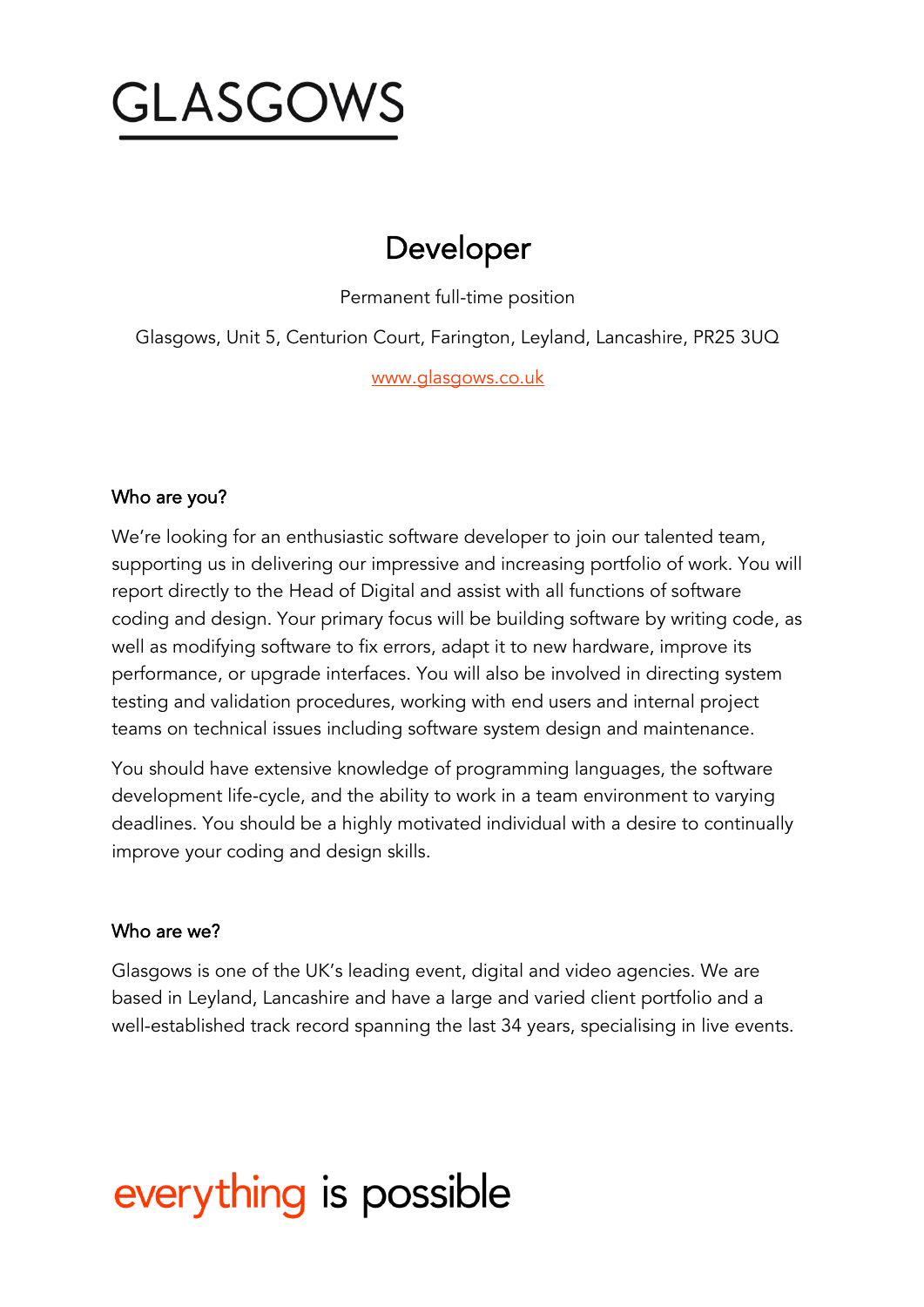# The role

Working as part of the digital development team you take responsibility for the completion of tasks assigned to you by the Head of Digital to a high standard, taking pride in your work, and contributing to the development of new ideas / concepts for integration into our digital services. This is an exciting opportunity for an individual who will thrive under pressure, relish a fast-paced environment and take interest in varied work from our diverse range of clients.

Key responsibilities include:

- Modifying software to fix errors, adapt it to new hardware, improve its performance, or upgrade interfaces.
- Directing system testing and validation procedures.
- Directing software programming and documentation development.
- Consulting with departments or users on project status and proposals.
- Working with users or departments on technical issues including software system design and maintenance.
- Analysing information to recommend and plan the installation of new systems or modifications of an existing system.
- Designing and developing software systems fit for purpose, translating a brief to ensure desired outcomes are met and explaining clearly design consequences in a digestible way.
- Preparing reports on programming project specifications, activities, or status.
- Conferring with project managers to obtain information on limitations or capabilities.

Developer Requirements:

- Bachelor's degree in computer science or related degree.
- Knowledge of the software development life-cycle.
- The desire to work in a fast-paced environment.
- Ability to develop unit testing of code components or complete applications.
- Creativity is always a plus.
- Must be a full-stack developer and understand concepts of software engineering.
- Experience working on a variety of software development projects.
- Deep programming language knowledge.

This role comes with the opportunity to attend events held across the UK. The ability to travel and stay overnight on occasions, is required.